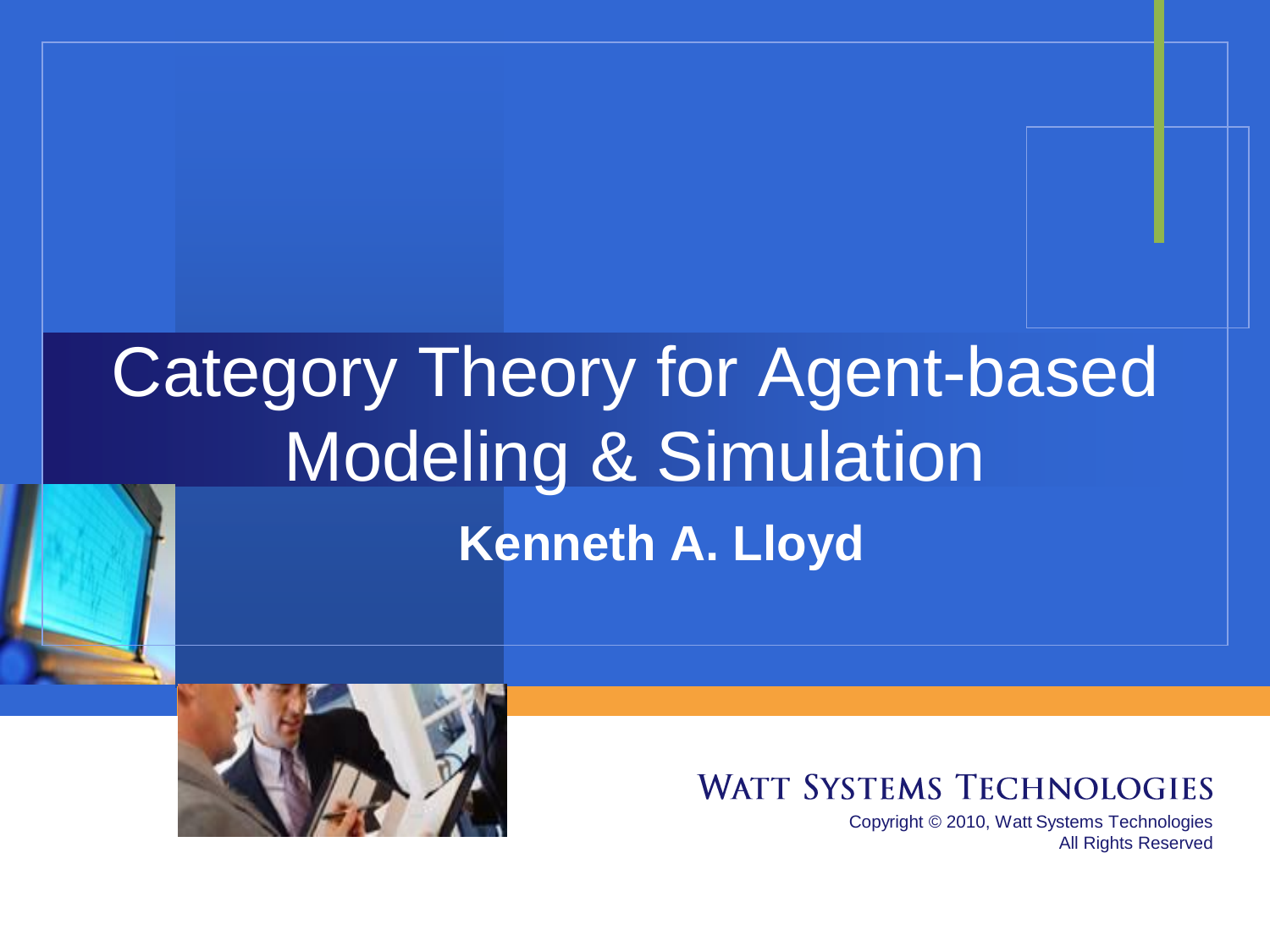### **Objectives**

 $\triangle$ **Bring Awareness of Category Theory.**  General, we can't accomplish too much. Propose as a Language for Scientific Discourse – ala Tarantola & Chen  $\div$  **Give a Practical Example,** and finally,

 $\triangle$ **Discuss why is it important to ABM&S**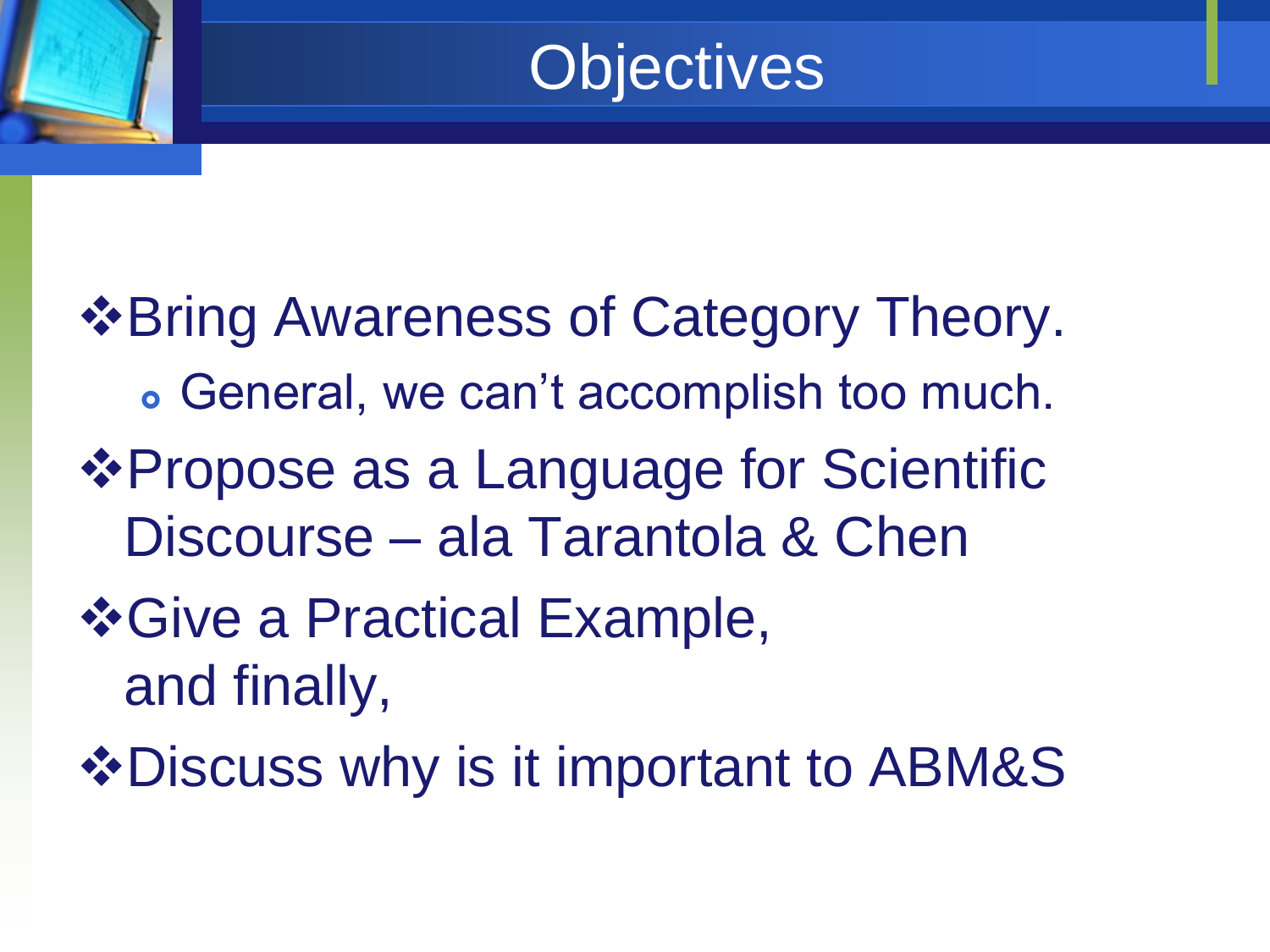### What is Category Theory?

❖ "In mathematics, category theory deals in an abstract way with mathematical structures and the relationships between them." – *Stanford Encyclopedia of Philosophy*

- "Category theory arose as an organizing framework for expressing the naturality of certain constructions in algebraic topology. Its subsequent applicability, both as a language for simply expressing complex relationships between mathematical structures and as a mathematical theory in its own right, is remarkable. Categorical principles have been put to good use in virtually every branch of mathematics, in most cases leading to profound new understandings." – *Blute, Scott – Category Theory for Linear Logicians*
- A "Rosetta Stone*" – Baez, Stay – Physics, Topology, Logic & Computation: A Rosetta Stone*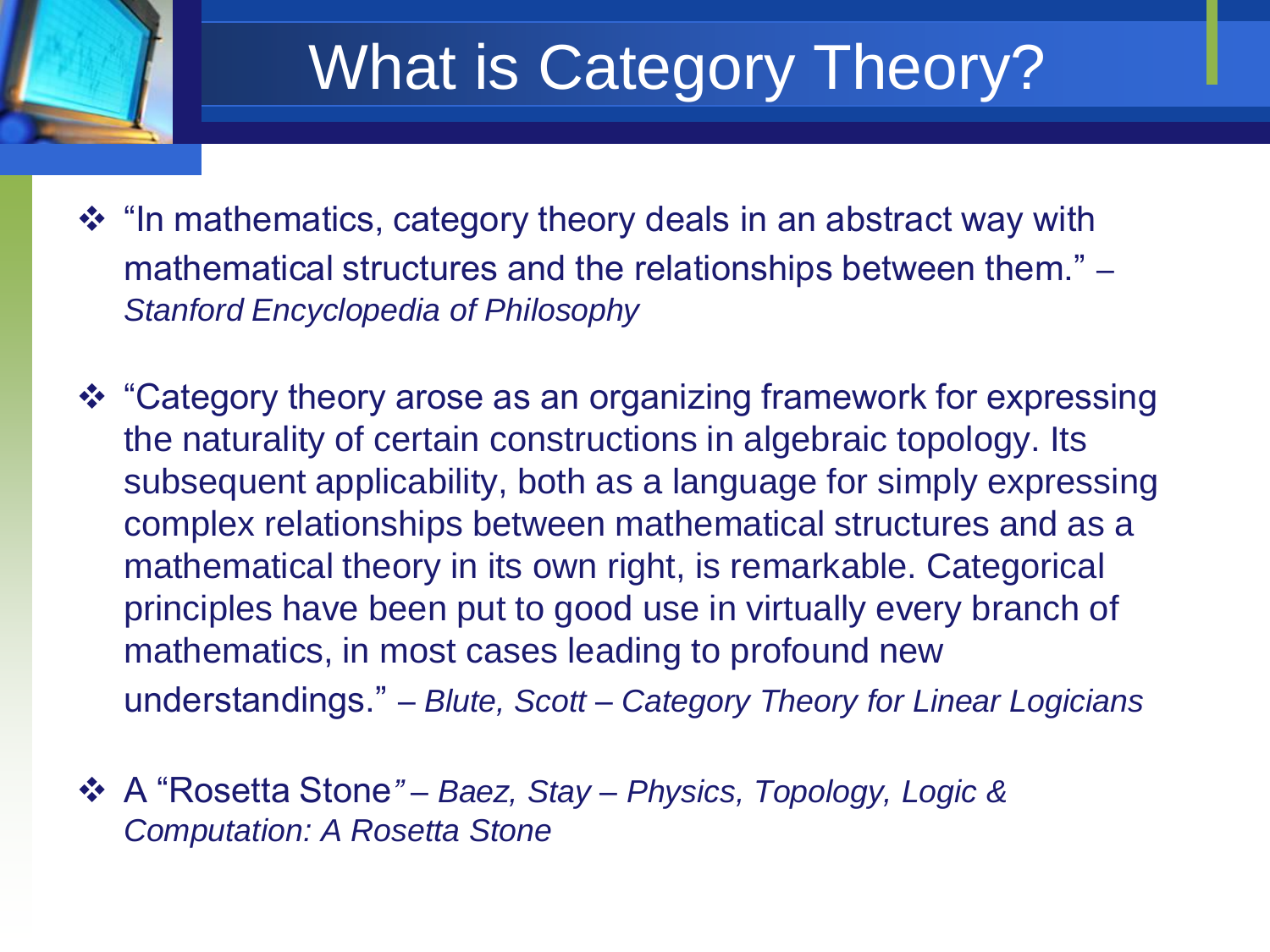#### Category Theory

**\* Category theory has come to occupy a** central position in contemporary mathematics and theoretical computer science, and is also applied to mathematical physics. Roughly, it is a general mathematical theory of structures and of systems of structures.

*Stanford Encyclopedia of Philosophy – Category Theory*

Can we consider agents as structures? What is an agent-based program?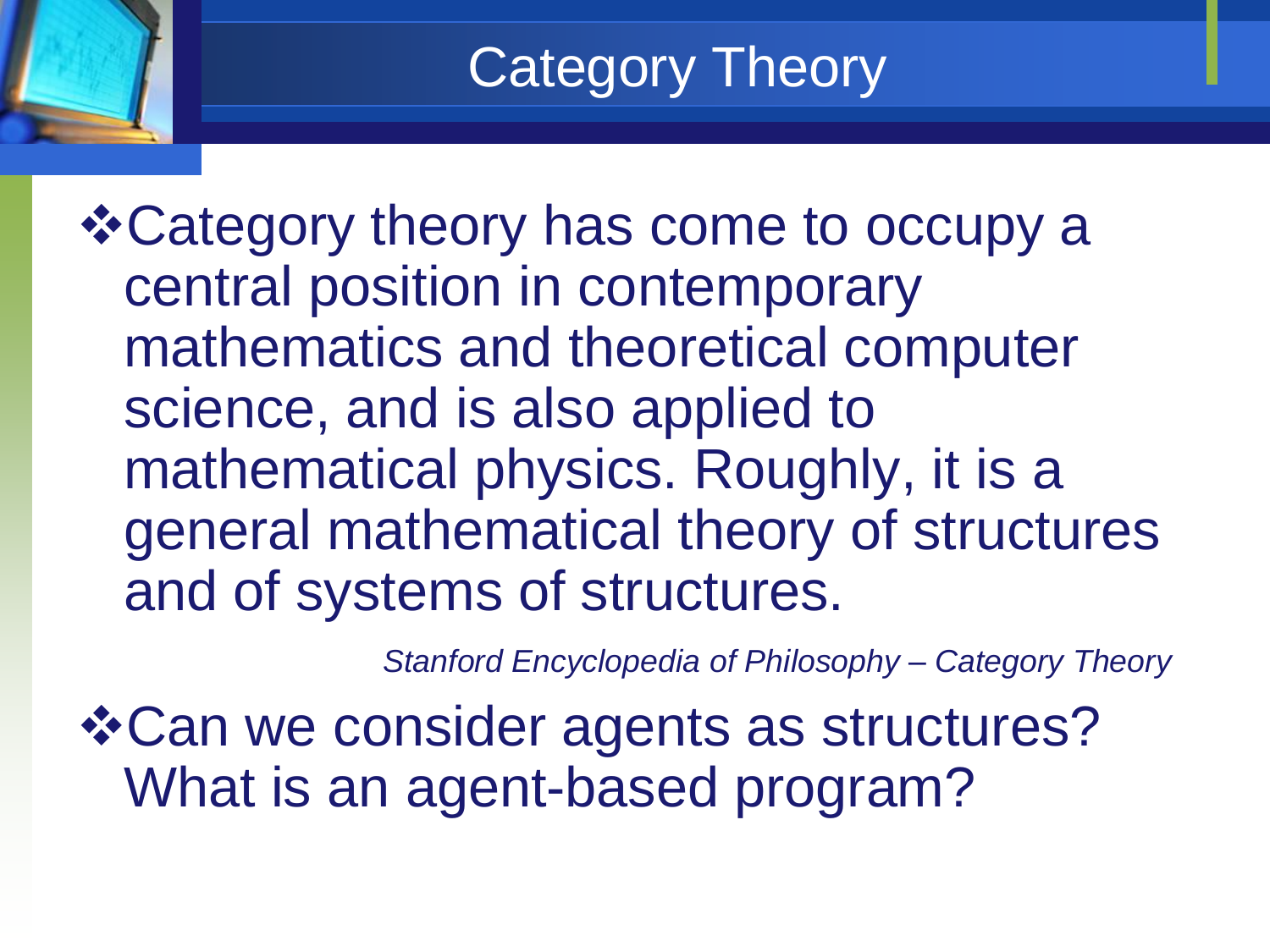# What is Category Theory?

 "The conceptual clarity gained from a categorical understanding of some particular circumstance in mathematics enables one to see how a computation of relevant entities can be carried out for special cases. When the special case is itself very complex, as frequently is the case, then it is a tremendous advantage to know exactly what one is trying to do and in principle how to carry out the computation. The idea of mechanizing such computations is very intriguing. The present book, of course, does not enable one to do this, but it can be viewed as an essential precursor of developments that will lead to such mechanization." -- *Rydeheard, Burstall – "Computational Category Theory"*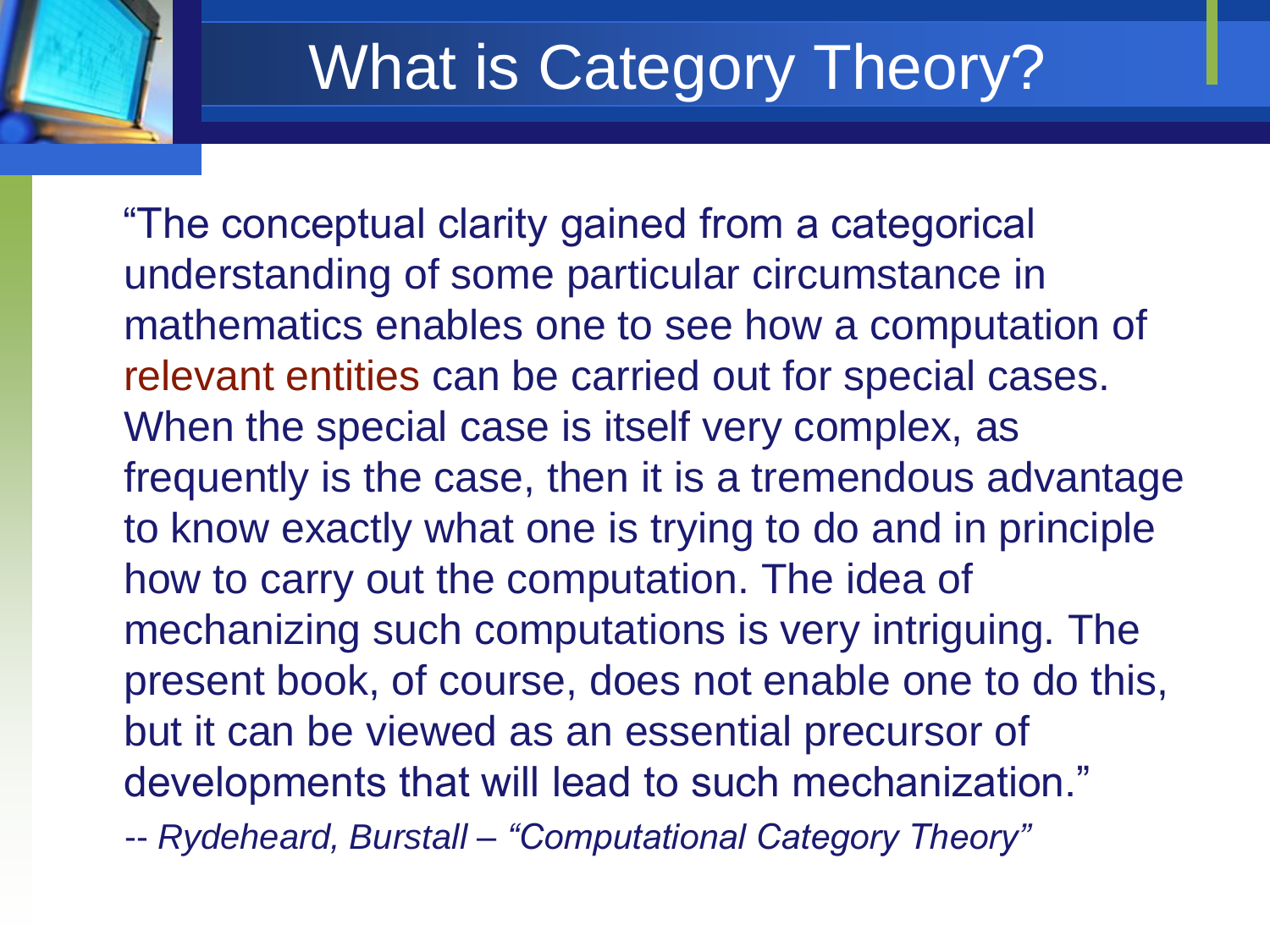# What is Category Theory?

#### *❖* Categories

- Categories of objects (including categories)
- The relationships between objects (structure).
- Behavior & structure classified by the category.
- Morphism of objects, structure, behavior and their relationships.

#### **☆Functors**

- A category of functional objects and categories.
- Usually structure preserving.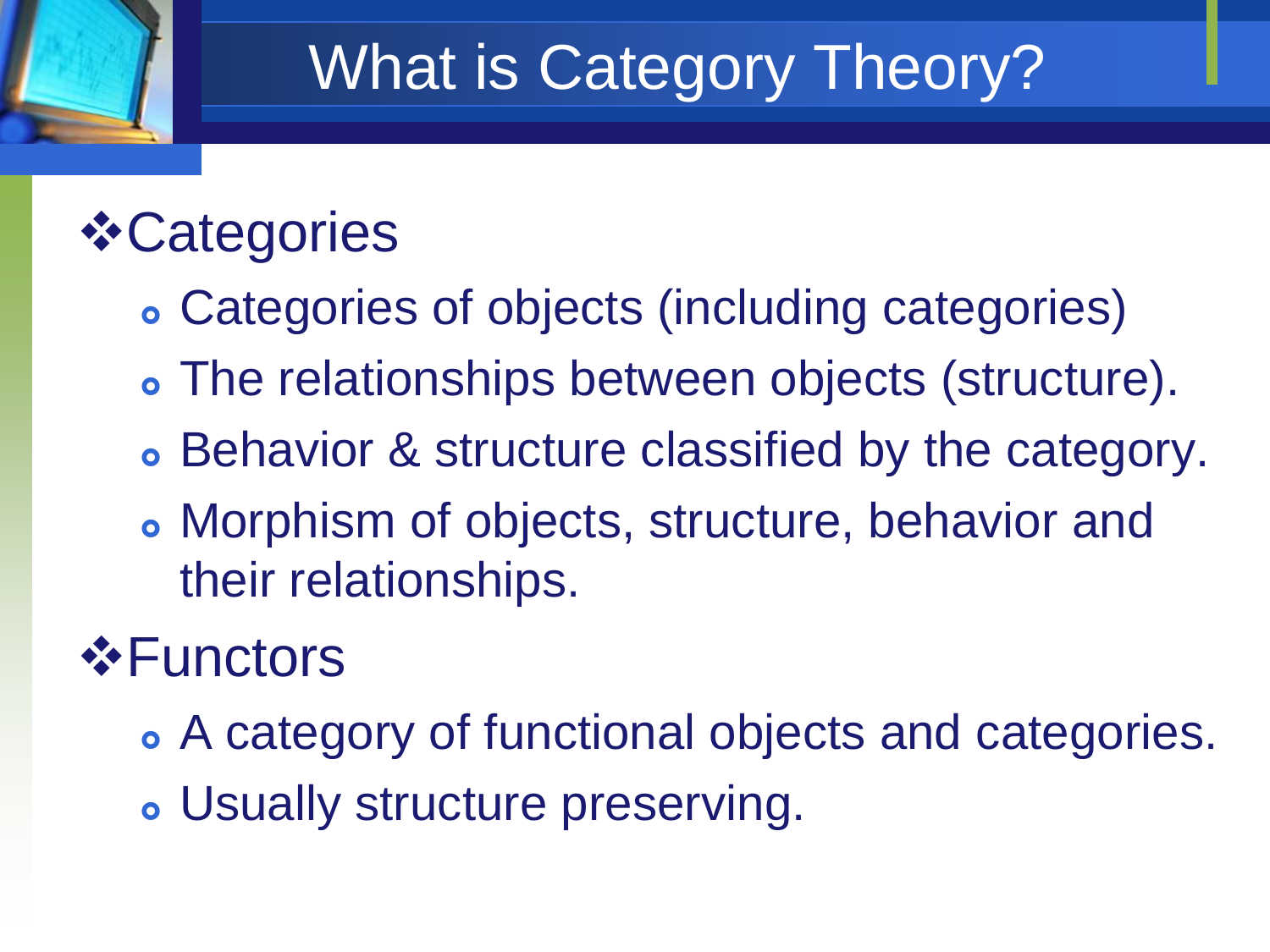#### This is it (albeit simple)!

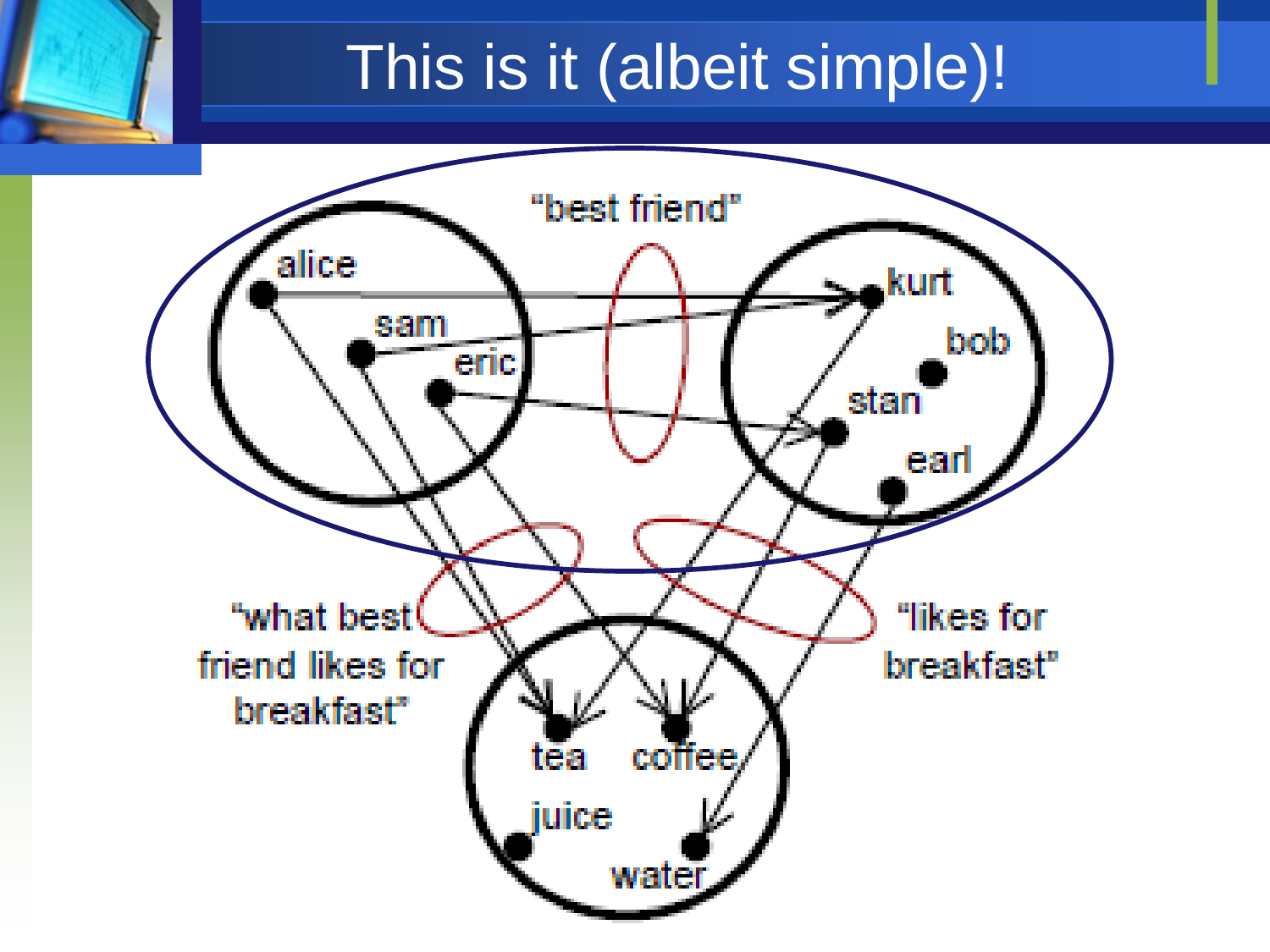### Functional Objects & Agents

**What Is an "Agent?"** 



#### From Macal, North – Introduction to Agent Based Modeling and Simulation ppt

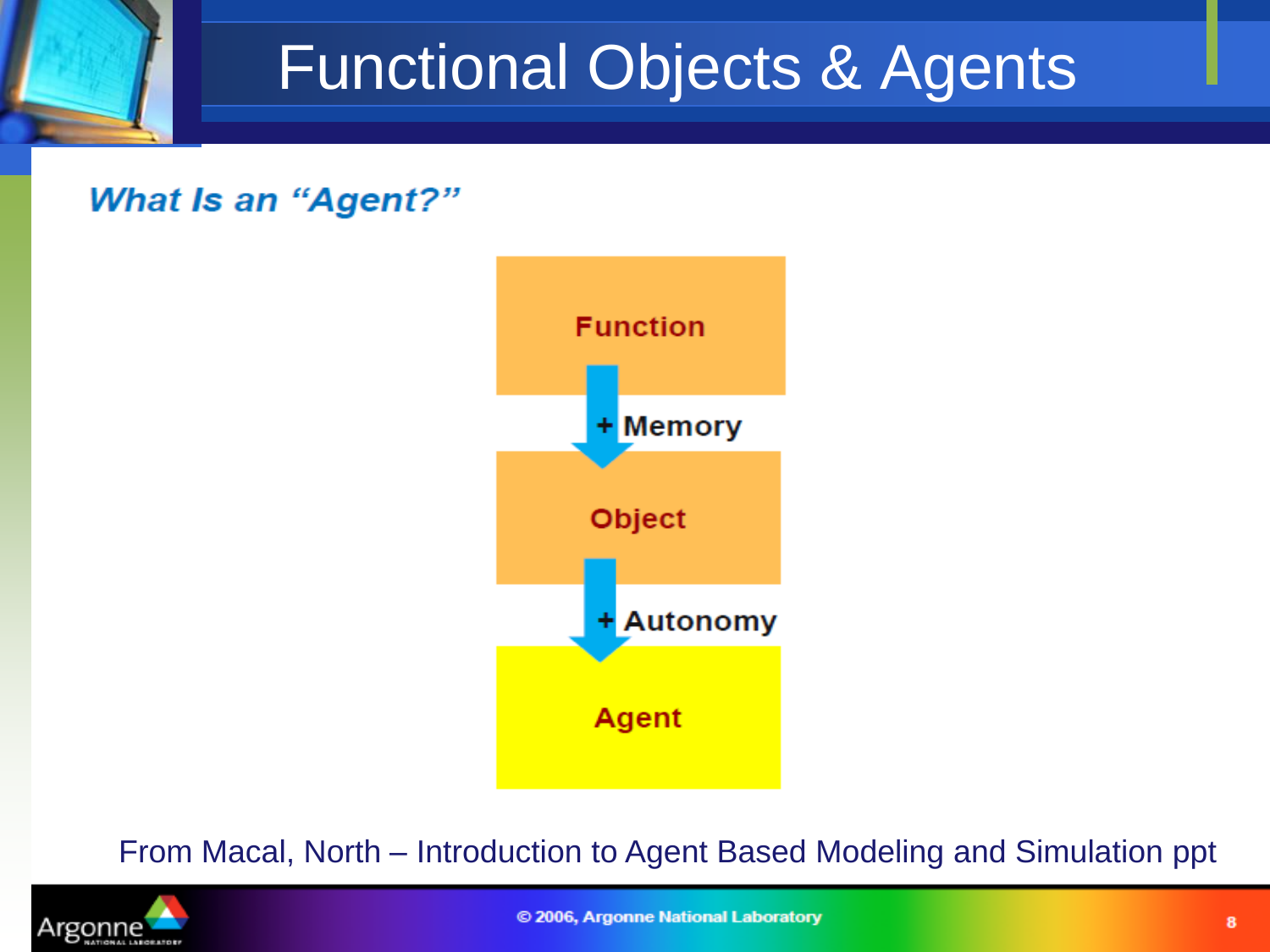### Functional Objects & Agents



Functors are like structure preserving computer programs (methods of types)

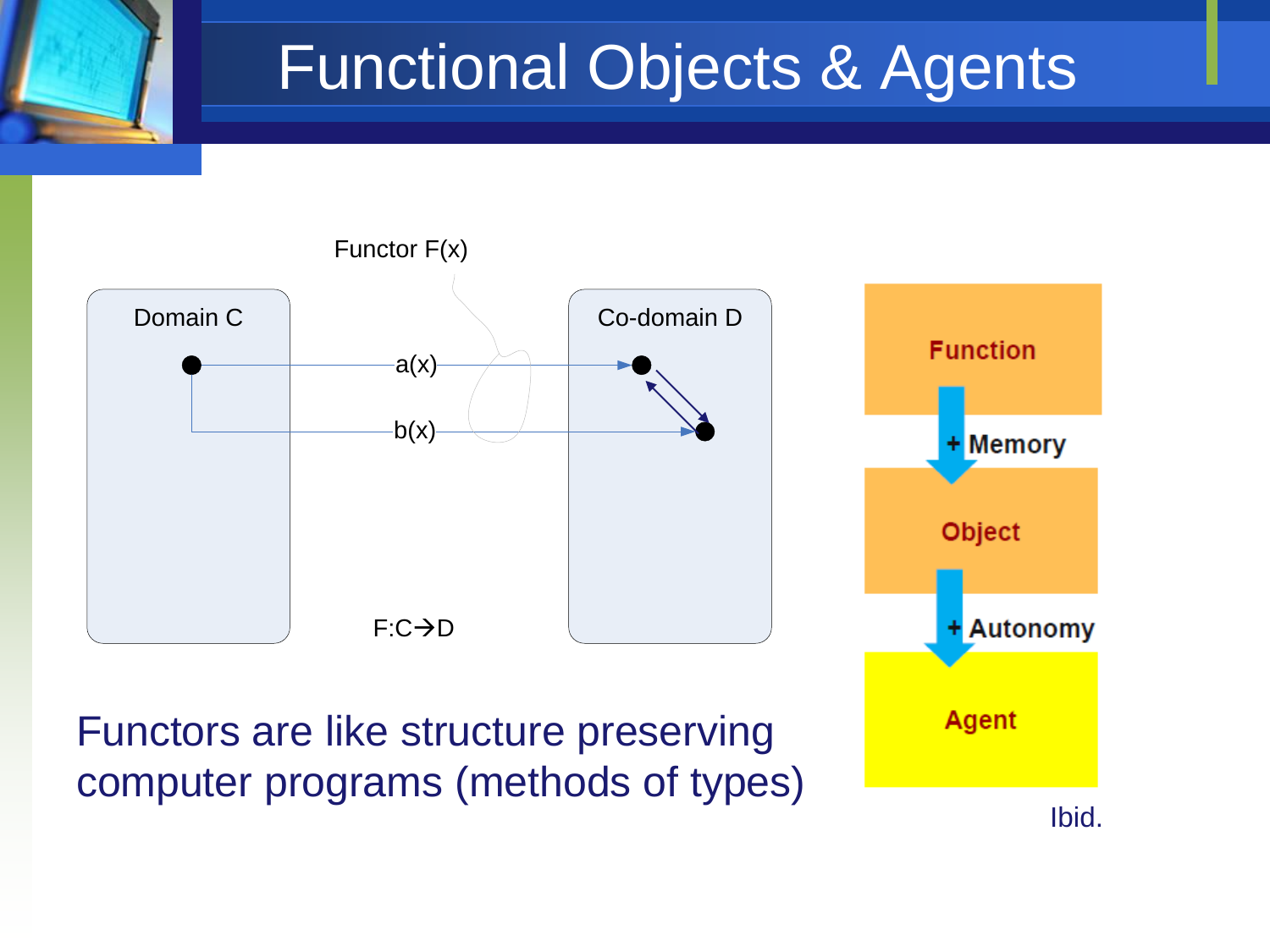# In Agent Based Modeling …

#### A Model is now a Functor

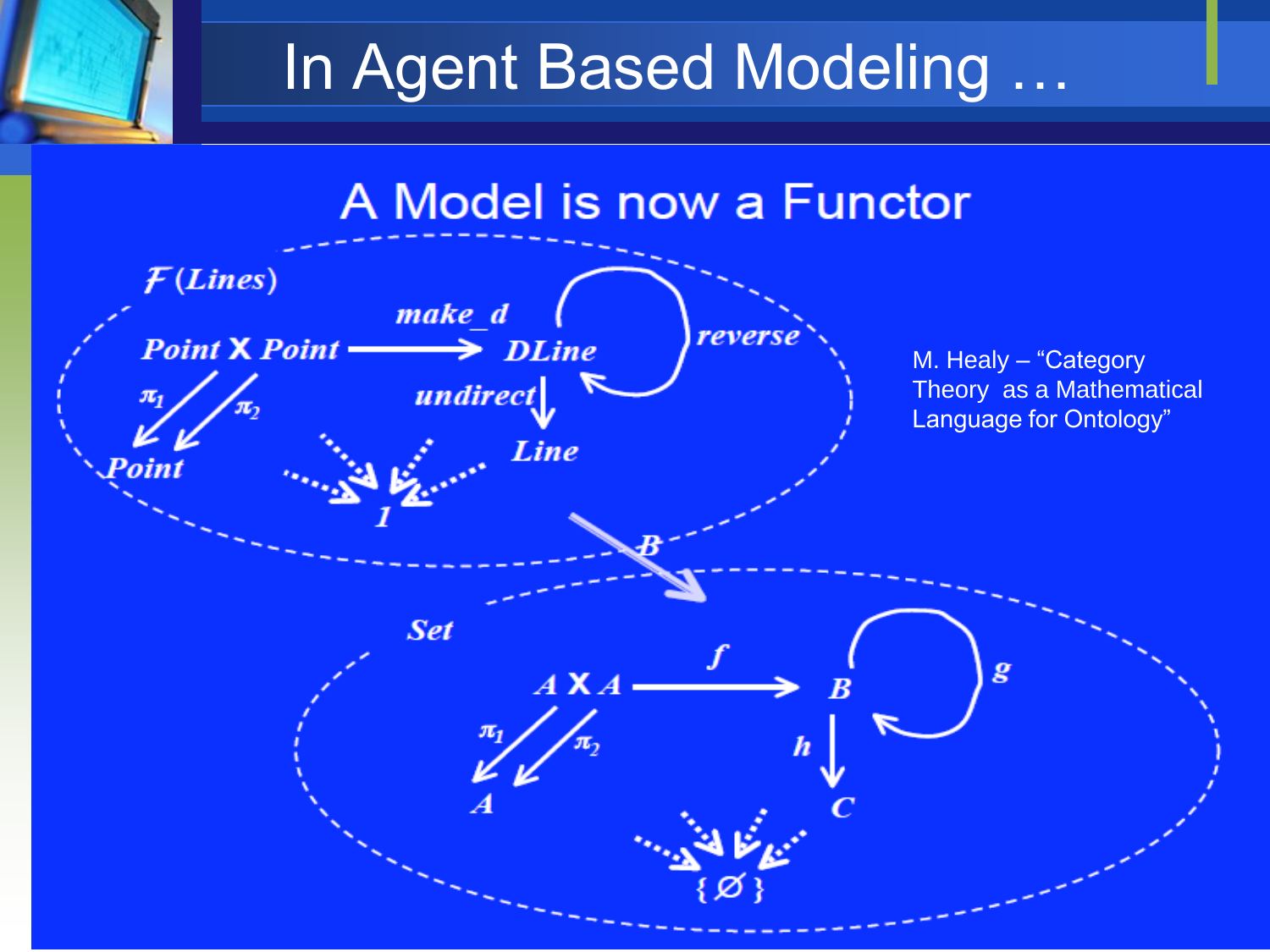# Abstracting a System of Agents



#### **Figure I**

Abstract demonstration of the expansion of information resulting from reductionist investigation of multiscale biological systems. Figure Ia shows the highest level of clinically observed phenomenon at the organ level. Figure 1b demonstrates graphically the mechanistic knowledge that organ function results from the interactions of multiple cells and types of cells. Figure 1c illustrates what a conceptual mechanistic model would look like when a further finer grained level of resolution is used. Figure 1c represents where the overwhelming bulk of biomedical research is currently being conducted, particularly with respect to the search for drug candidates and mechanisms of disease. Note that the "indistinctness" of Figure Ic is intentional: attempts to "zoom in" on the Figure may increase local clarity, but at the cost of being able to see the range of potential consequences to a particular manipulation.

> Gary An, MD – An Agent-based Multi-scale Modular Architecture for Dynamic Knowledge Representation of Acute Inflammation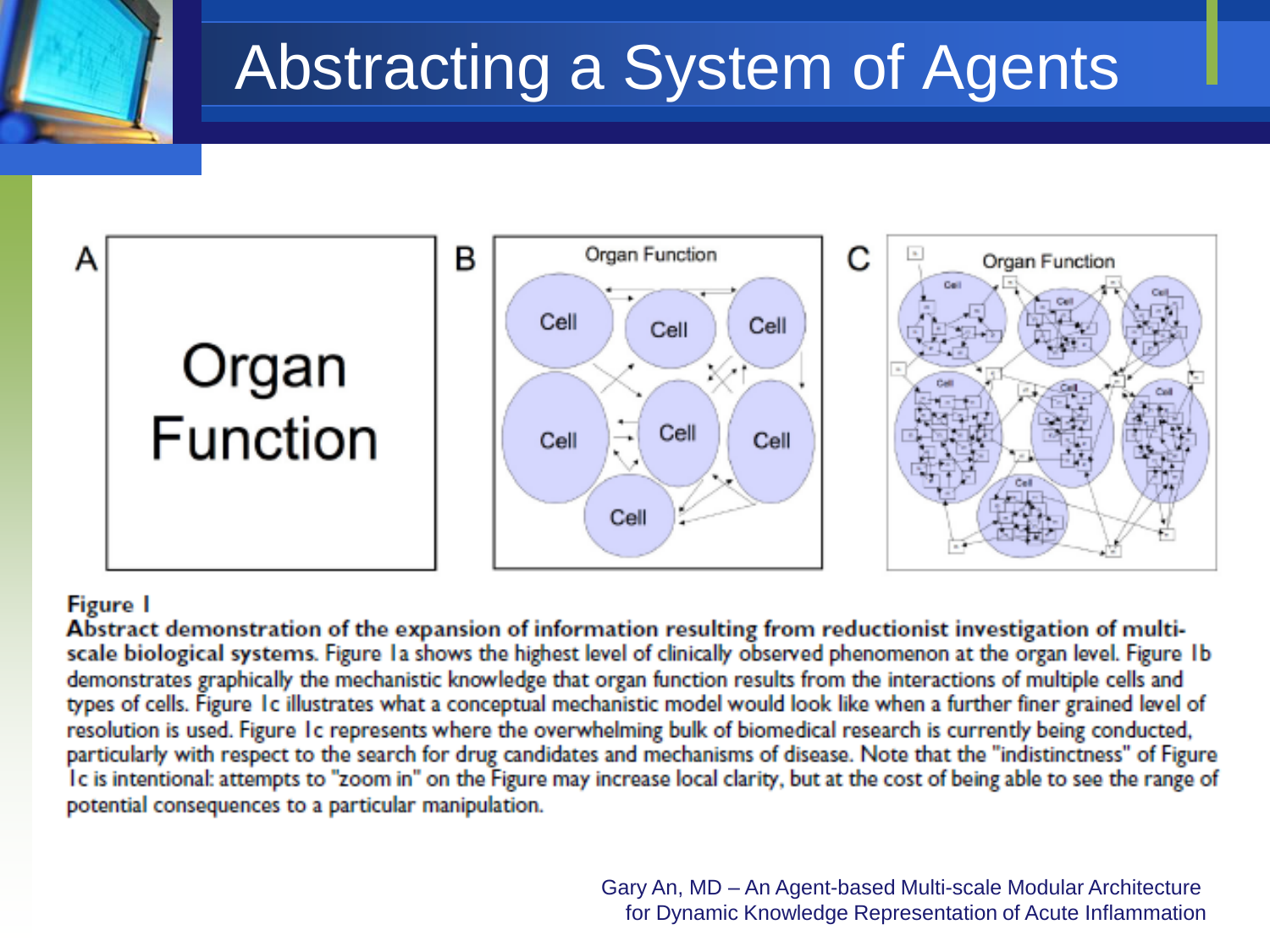### Problem Domain



#### Multi-scale ABM Architecture

Gary An, MD – An Agent-based Multi-scale Modular Architecture for Dynamic Knowledge Representation of Acute Inflammation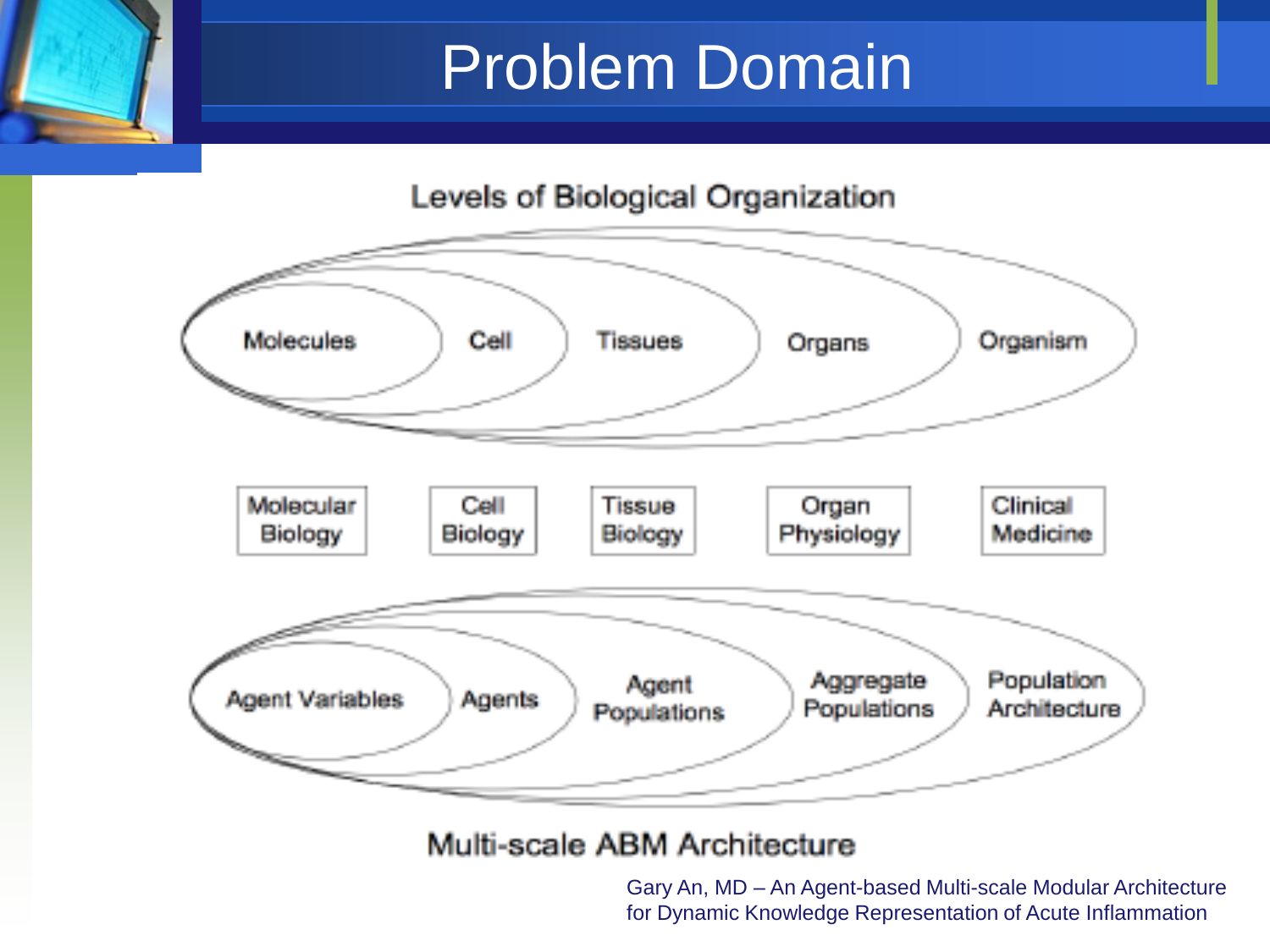#### Cytokine Communication Agents



Cytokine-like "danger" signals proposed in a wireless mobile network Mawjoon, Agbinya, Chackzo, *Replicating Cytokines in Modelling Signal Exchange Between Nodes in Wireless Mesh Networks*, 2009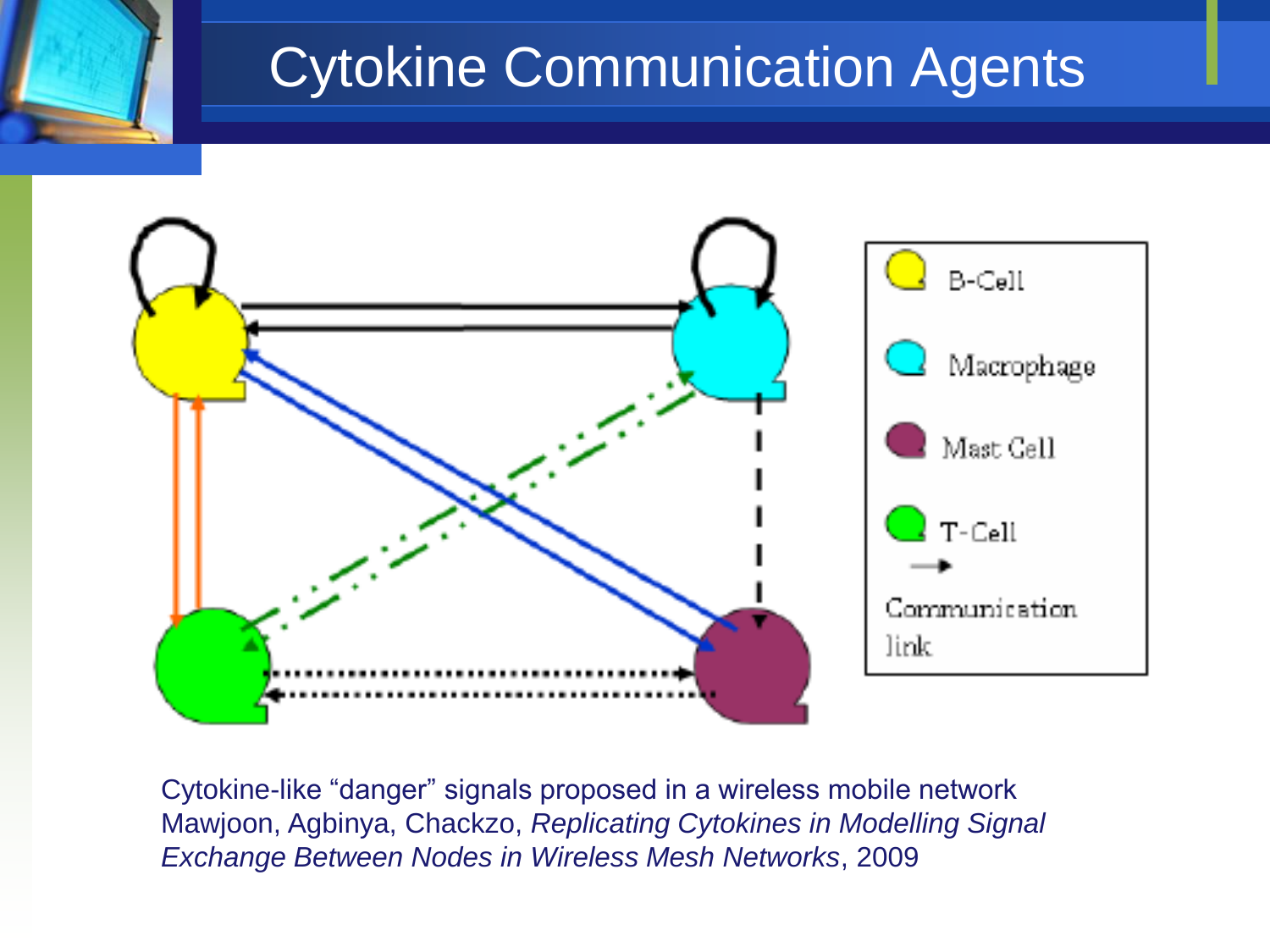#### **Discussion**

"However, the interpretation of [agent-based] simulations tends to be ad hoc, often with little theoretical justification. Related to this is the fact that there currently exists no universal formalism for describing specific emergent properties in multi-agent systems in terms of agent properties even though significant work has been done to formalise emergence, both from a multi-agent systems perspective … and from an information theoretic perspective."

"A hypothesis can be computationally validated by simulation if, by executing any subset of the ABM's epistemologically unique simulations, it is possible to determine whether or not the hypothesis is true."

> Chen *- A Process Interpretation of agent-based simulation and its epistemological implications*, 2008

Does a Category Theoretic application of Inverse Theory provide an adequate, scientific formalism for Agent-based Modeling and Simulation?

The author (Lloyd) argues it does.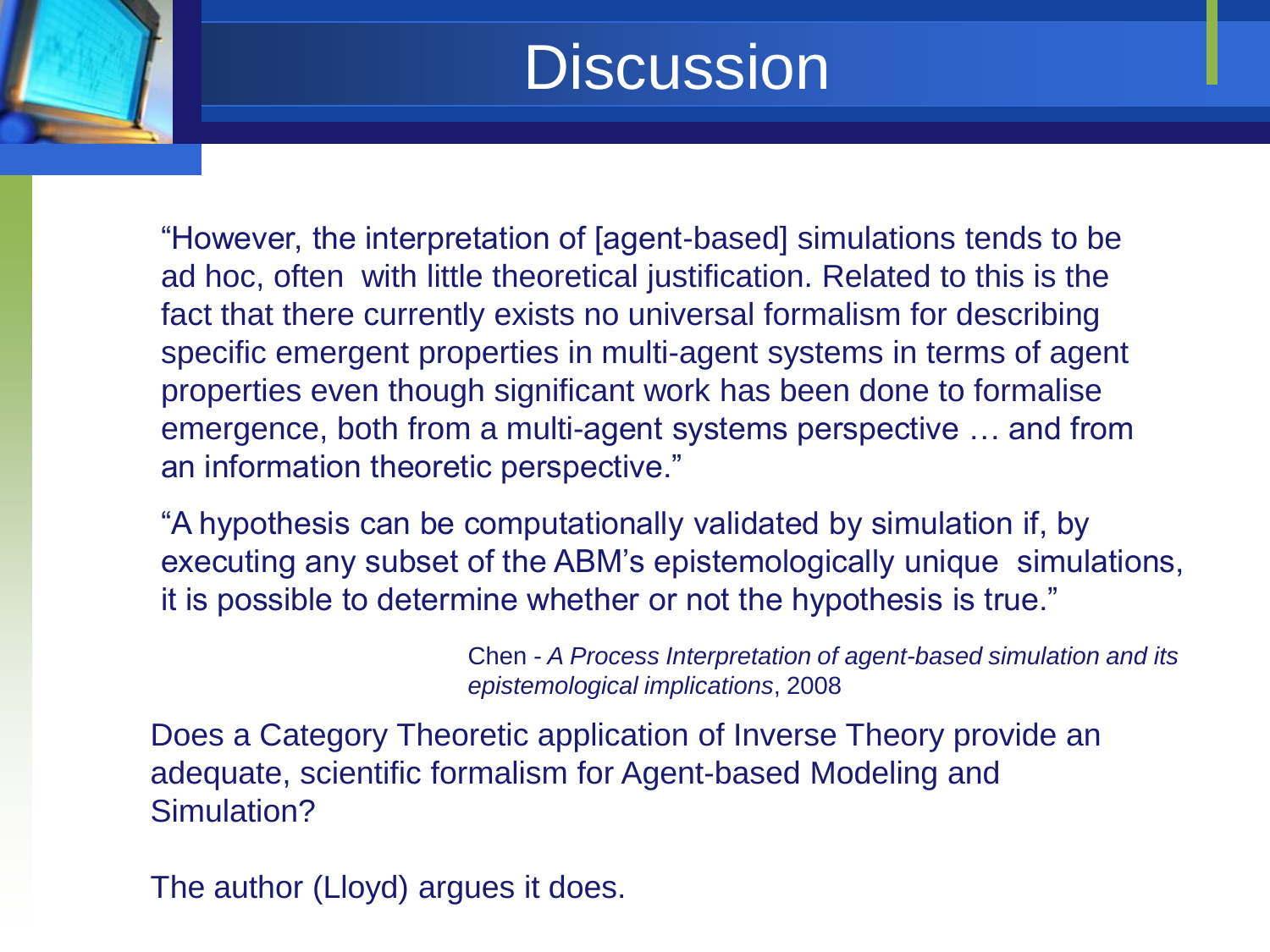#### References

- Jean-Pierre Marquis, Category Theory, WWW, February 2010, Last retrieved May 30, 2010 at: <http://plato.stanford.edu/entries/category-theory/>.
- Richard Blute and Philip Scott, *Category Theory for Linear Logicians*, Tech. report, University of Ottawa, Ottawa, Ontario, K1N 6N5 CAN, September 10 2003, Last retrieved June 1, 2010 from: [http://www.site.uottawa.ca/~phil/papers/catsurv.web.pdf.](http://www.site.uottawa.ca/~phil/papers/catsurv.web.pdf)
- David E. Rydeheard and Rod M. Burstall, *Computational Category Theory*, Prentice Hall International (UK) Ltd., Hertfordshire, UK, 1988, Last retrieved March 3, 2010 from: <http://www.cs.man.ac.uk/~david/categories/book/book.pdf>.
- Charles M. Macal and Michael J. North, *Introduction to Agent-based Modeling and Simulation*, PowerPoint™presentation, November 29 2006, Last retrieved June 1, 2010 from [http://citeseerx.ist.psu.edu/viewdoc/summary?doi=10.1.1.99.985.](http://citeseerx.ist.psu.edu/viewdoc/summary?doi=10.1.1.99.985)
- Michael J. Healy, *Category Theory as a Mathematical Language for Ontology,* 2007, Last retrieved March 3, 2010 from:<http://www.ece.unm.edu/~mjhealy/Healy-LOR-rev.pdf>
- Alexander Stepanov and Paul McJones, *Elements of Programming*, Addison Wesley Pearson, Boston, MA US, 2009.
- Gary An M.D., *Introduction of an agent-based multi-scale modular architecture for dynamic knowledge representation of acute inflammation*, Theoretical Biology and Medical Modelling 5 (2009), no. 11. Under Creative Commons License 3.0 <http://www.ncbi.nlm.nih.gov/pmc/articles/PMC2442588/> The author expresses his thanks to Dr. An for allowing the use of the figures used.
- Mahira Mowjoon, Johnson Agbinya, and Zenon Chackzo, *Replicating Cytokines in Modelling Signal Exchange between Nodes in Wireless Mesh Networks*, Vol. 1, International MultiConference of Engineers and Computer Scientists (IMECS 2009), March 18 - 20 2009, Last retrieved June 1, 2010 at: [http://www.iaeng.org/publication/IMECS2009/IMECS2009\\_pp315-318.pdf.](http://www.iaeng.org/publication/IMECS2009/IMECS2009_pp315-318.pdf)
- John Baez and Mike Stay, *Physics, Topology, Logic and Computation: A Rosetta Stone*, Tech. report, University of California, Riverside, CA 92521 US, March 2008, Last retrieved from: [http://math.ucr.edu/home/baez/rosetta.pdf.](http://math.ucr.edu/home/baez/rosetta.pdf)
- Chui-Chun Chen, *A Process Interpretation of agent-based simulation and its epistemological implications,* Tech Rept. University College, London UK, 2008, Last retrieved March 3, 2010 from [http://cnrs.academia.edu/ChihChunChen/Papers/146555/A\\_Process\\_interpretation\\_of\\_Agent](http://cnrs.academia.edu/ChihChunChen/Papers/146555/A_Process_interpretation_of_Agent-based_simulation_and_its_Epistemological_implications)based simulation and its Epistemological implications